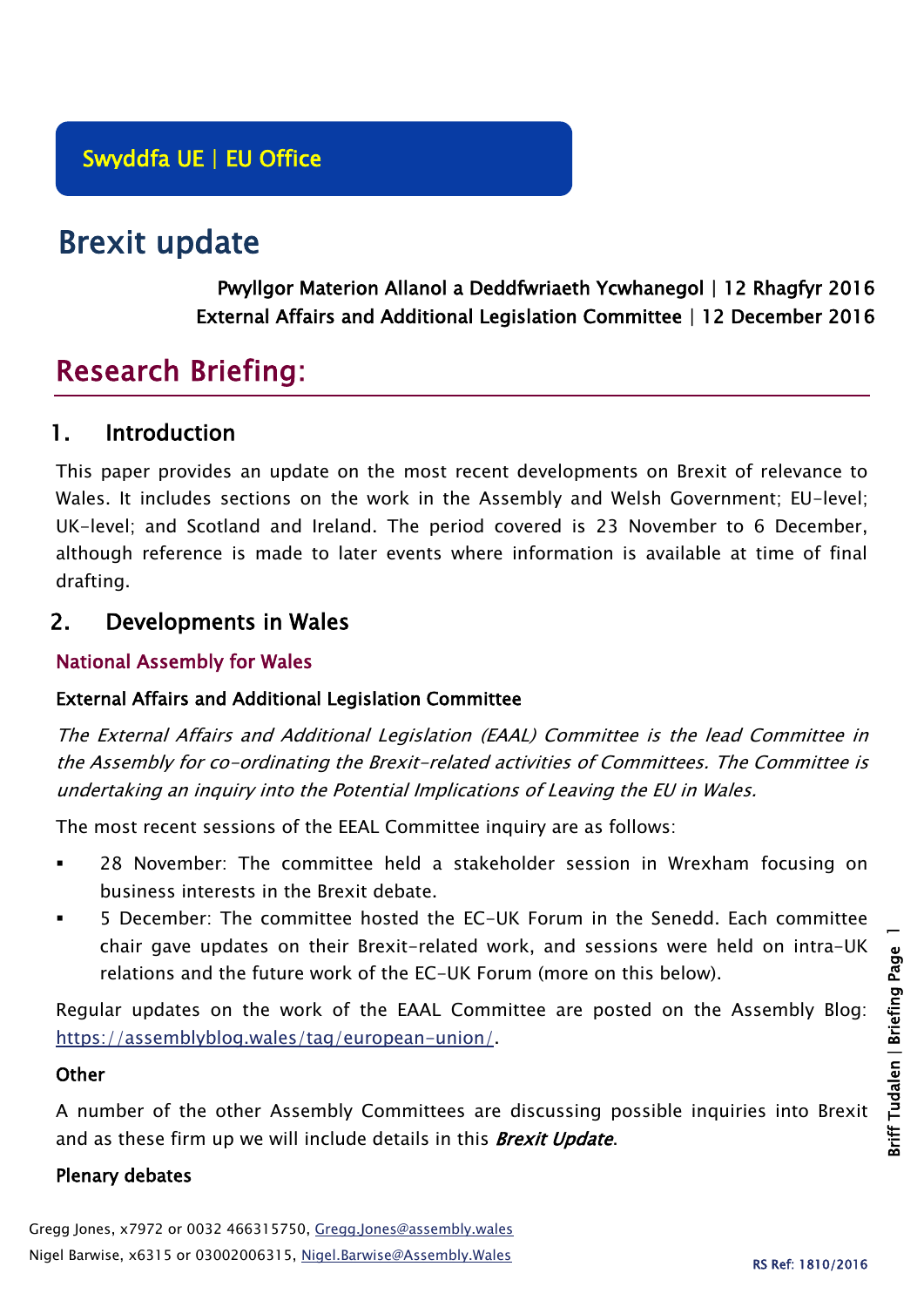On 29 November the Counsel General answered an Urgent Question: [The European](http://www.assembly.wales/en/bus-home/pages/rop.aspx?meetingid=4008&assembly=5&c=Record%20of%20Proceedings#445275)  [Economic Area Agreement.](http://www.assembly.wales/en/bus-home/pages/rop.aspx?meetingid=4008&assembly=5&c=Record%20of%20Proceedings#445275)

#### Welsh Government

6-7 December: the First Minister Carwyn Jones AM visited Brussels for a series of meetings related to Brexit including a meeting with the European Commission to discuss the South [Wales Metro Project.](http://gov.wales/newsroom/firstminister/2016/161207-far-more-than-just-a-transport-scheme/?lang=en) He also met Karmenu Vella, Commissioner for the Environment, Maritime Affairs and Fisheries, and Gianni Pittella MEP, President of the Socialists and Democrats Group in the European Parliament.

2 December: [£1bn of EU structural funds invested in Wales.](http://gov.wales/newsroom/finance1/2016/58774226/?lang=en)

24 November: [EU funding boost to roll out skills project across Wales.](http://gov.wales/newsroom/finance1/2016/58758762/?lang=en)

# 3. EU level developments

#### European Council

29 November: Letter in reply to some UK parliamentarians on [the status of EU citizens in the](http://www.consilium.europa.eu/press/press-releases/2016/11/29-tusk-letter-uk-mps/)  [UK and UK citizens living and working in Europe.](http://www.consilium.europa.eu/press/press-releases/2016/11/29-tusk-letter-uk-mps/)

#### European Commission

6 December: In his first press briefing, Michel Barnier, the European Commission's Brexit negotiator, said that allowing time for setting up negotiating positions and both sides agreeing the deal, [the UK will have 18 months to negotiate the Brexit deal,](http://www.politico.eu/article/michel-barnier-uk-will-have-18-months-to-secure-brexit-deal-article-50/) suggesting October 2018 as an end date for the negotiations prior to ratification. (Politico)

#### European News

25 November: [EU leaders are not "bluffing"](http://www.bbc.co.uk/news/uk-politics-38100561) when they say the UK will be left without access to the single market when it leaves the bloc if there is no free movement of people - Malta's Prime Minister of Malta Joseph Muscat, whose country assumes the EU's presidency in January. (BBC interview).

# 4. UK level developments

## Article 50 case … and Article 127

Details of the Supreme Court proceedings (5-8 December) are available here: [https://www.supremecourt.uk/cases/uksc-2016-0196.html.](https://www.supremecourt.uk/cases/uksc-2016-0196.html)

25 November: [The Counsel General for Wales filed his written papers to the Supreme Court,](http://gov.wales/about/cabinet/cabinetstatements/2016-new/counselgeneralwrittensubtosupremecourt/?lang=en) and published them.

28 November: [The argument of the Lord Advocate of](http://www.gov.scot/Resource/0051/00510602.pdf?utm_medium=social&utm_campaign=SocialSignIn&utm_source=Twitter) Scotland has been published.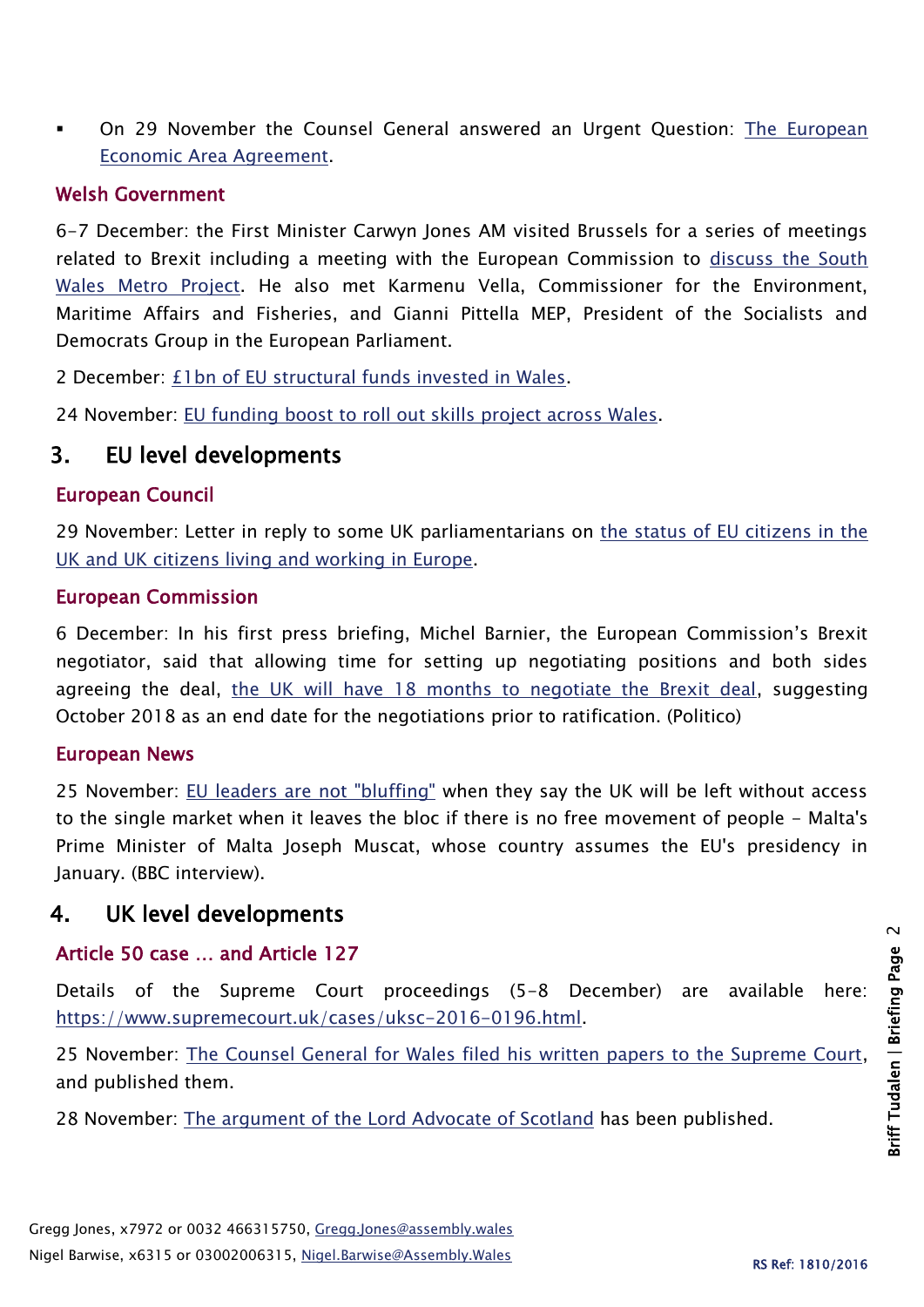30 November: The Norther[n Ireland applicants' paper is published](https://jolyonmaugham.files.wordpress.com/2016/11/agnew-and-others-uksc-written-case.pdf), it raises the possibility of a reference to the Court of Justice of the European Union on the question of the revocability of a notification under Article 50.

1 December: The UK Government published a paper to the Supreme Court in response to [interventions based on devolution legislation.](https://www.gov.uk/government/uploads/system/uploads/attachment_data/file/574047/Supplementary_Supreme_Court_Printed_Case_of_the_Secretary_of_State_for_Exiting_the_European_Union.PDF)

4 December: "If Brexit is about "[taking back control](http://gov.wales/newsroom/firstminister/2016/161204sc/?lang=en)" then trying to override the British constitution is a bad start" – Counsel General for Wales

5 December: British Influence is planning a legal challenge to force the government to secure parliamentary approval before taking the UK out of the European Single Market, the argument being that [Article 127 of the EEA agreement](http://uk.businessinsider.com/interview-british-influence-eu-single-market-brexit-legal-case-article-50-article-127-2016-12?r=US&IR=T) would need to be triggered for that.

#### UK Government

28 November: [Prime Minister Theresa May met the Polish Prime Minister Beata Szyd](https://www.gov.uk/government/speeches/pm-meeting-with-prime-minister-beata-szydlo-of-poland-28-november-2016)ło to discuss issues including Brexit, trade and bilateral relations.

29 November: [Prime Minister Theresa May spoke with President-elect Donald Trump](https://www.gov.uk/government/news/pm-call-with-president-elect-donald-trump-29-november-2016) about building close UK-US relationships and about the role of NATO.

22 November: [Prime Minister Theresa May met the Belgian Prime Minister Charles Michel](https://www.gov.uk/government/news/pm-meeting-with-prime-minister-michel-of-belgium-22-november-2016) to discuss issues including Brexit and counter-terrorism.

#### EC-UK Forum

On 5 December the External Affairs and Additional Legislation Committee Chair David Rees hosted a meeting of the EC-UK Forum in the Assembly. The EC-UK Forum is an informal meeting, held under Chatham House rules, of the Chairs of European (or equivalent) Committees in the House of Commons (European Scrutiny Committee; and the newly established Exiting the EU Committee), House of Lords (EU Select Committee), Scottish Parliament (Culture, Tourism, European and External Affairs Committee), and the Northern Ireland Assembly (Committee for the Executive Office). It is held twice annually on a rotating basis.

This was the first EC-UK Forum meeting since the recent elections and since the EU Referendum vote, and focussed primarily on scrutiny of the Brexit process.

## JMC (EN)

The Joint Ministerial Committee (EU negotiations) met in London on 7 December.

## House of Commons

On 23 November the House debated [Exiting the EU and Transport,](https://hansard.parliament.uk/commons/2016-11-23/debates/DD7548E4-34A9-438A-9C26-957501A41C03/ExitingTheEUAndTransport) and on 25 November [Leaving the EU: Aviation Sector.](https://hansard.parliament.uk/commons/2016-11-25/debates/16112551000003/LeavingTheEUAviationSector)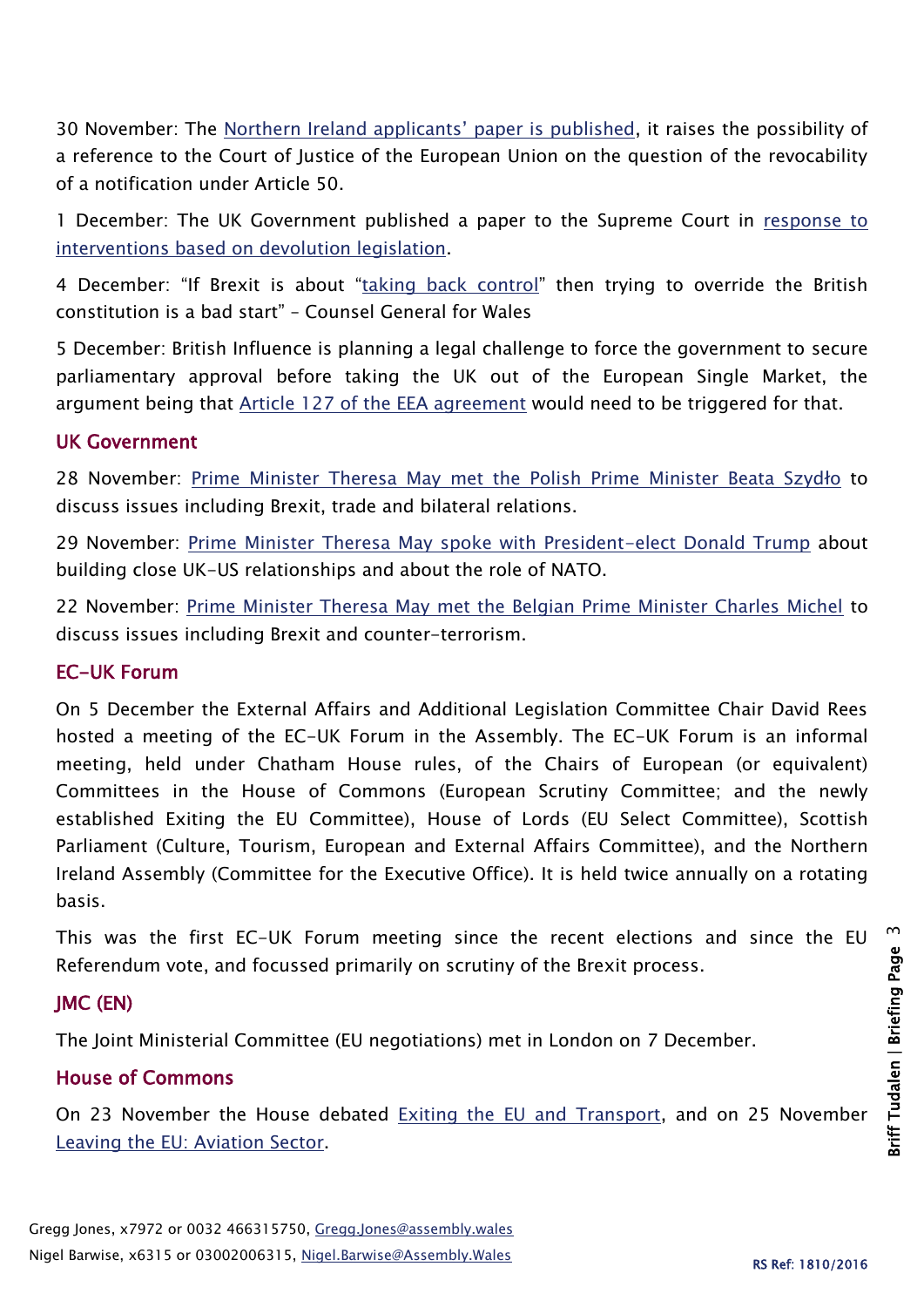In [Wales Oral](https://hansard.parliament.uk/commons/2016-11-30/debates/16113044000014/LeavingTheEU) Questions on 30 November the Secretary of State for Wales and the Lord Commissioner of Her Majesty's Treasury answered questions on the implications of leaving the EU on Wales.

On 1 December the Secretary of State for Exiting the European Union; the Minister of State, Department for Exiting the European Union (David Jones MP); the Parliamentary Under-Secretary of State for Exiting the European Union answered oral questions on Exiting the [European Union.](https://hansard.parliament.uk/commons/2016-12-01)

Also on 1 December Brexit was discussed during a [debate on the UK Fishing Industry.](https://hansard.parliament.uk/commons/2016-12-01/debates/FCB2C57B-CC9B-4B52-9470-0585114E3AF5/UKFishingIndustry)

On 15 November there was an adjournment debate on [Leaving the EU: NHS Funding.](https://hansard.parliament.uk/commons/2016-11-15/debates/AF1EE51D-0D87-4C32-9363-A6A5419659AF/LeavingTheEUNHSFunding)

On 7 December there was a debate on the *Government's Plan for Brexit*., which approved the Government publishing their plans before triggering Article 50 by the end of March.

On 8 December the Public Administration and Constitutional Affairs Committee published its [report on Inter-institutional relations in the UK,](http://www.publications.parliament.uk/pa/cm201617/cmselect/cmpubadm/839/83902.htm) saying that UK Intergovernmental relations must improve as negotiations to leave EU begin.

On 23 November the Committee on Exiting the European Union heard from 'think tanks' on the [UK's negotiating objectives for withdrawal from the EU.](http://www.parliament.uk/business/committees/committees-a-z/commons-select/exiting-the-european-union-committee/news-parliament-2015/negotiating-objectives-for-withdrawal-from-eu-evidence-16-17/)

The Foreign Affairs Committee is calling for written evidence on the implications for the UK if the two-year negotiating period mandated by [Article 50 ends with no withdrawal agreement](http://www.parliament.uk/business/committees/committees-a-z/commons-select/foreign-affairs-committee/news-parliament-2015/eu-results-launch2-16-17/)  [in place.](http://www.parliament.uk/business/committees/committees-a-z/commons-select/foreign-affairs-committee/news-parliament-2015/eu-results-launch2-16-17/)

On 30 November the Exiting the European Union Committee took evidence on the [UK's](http://data.parliament.uk/writtenevidence/committeeevidence.svc/evidencedocument/exiting-the-european-union-committee/the-uks-negotiating-objectives-for-its-withdrawal-from-the-eu/oral/43931.html)  [negotiating objectives for withdrawal from the EU.](http://data.parliament.uk/writtenevidence/committeeevidence.svc/evidencedocument/exiting-the-european-union-committee/the-uks-negotiating-objectives-for-its-withdrawal-from-the-eu/oral/43931.html) On 7 December [evidence was taken from](http://www.parliament.uk/business/committees/committees-a-z/commons-select/exiting-the-european-union-committee/news-parliament-2015/negotiating-objectives-for-eu-withdrawal-16-17/) [the business perspective.](http://www.parliament.uk/business/committees/committees-a-z/commons-select/exiting-the-european-union-committee/news-parliament-2015/negotiating-objectives-for-eu-withdrawal-16-17/)

# House of Lords

The House of Lords European Union Committee and its six Sub-Committees is undertaking a "[co-ordinated series of inquiries](http://www.parliament.uk/business/committees/committees-a-z/lords-select/eu-select-committee-/news-parliament-2015/co-ordinated-inquries-launch/) into the key issues that will arise in the forthcoming negotiations on Brexit".

On 28 November there was a question on [undertakings to different sectors of industry](https://hansard.parliament.uk/Lords/2016-11-28/debates/B1B4D964-03D6-48C9-B444-E4AA79216CBC/EuropeanUnionTrade) regarding trade with the European Union.

On 30 November there was a question on [Immigration Policy after Brexit.](https://hansard.parliament.uk/Lords/2016-11-30/debates/C2660188-B8CA-43C8-8B63-C2904914EA5E/BrexitImmigrationPolicy)

On 1 December there was a debate on the [post-Brexit UK-EU Relationship.](https://hansard.parliament.uk/Lords/2016-12-01/debates/31D92072-90A0-4CE3-BEFD-E6F01F7E66B1/BrexitUK-EURelationship)

The EU Energy and Environment Sub-Committee took evidence on the [future of environment](http://data.parliament.uk/writtenevidence/committeeevidence.svc/evidencedocument/eu-energy-and-environment-subcommittee/brexit-environment-and-climate-change/oral/43853.html)  [and climate change policy](http://data.parliament.uk/writtenevidence/committeeevidence.svc/evidencedocument/eu-energy-and-environment-subcommittee/brexit-environment-and-climate-change/oral/43853.html) on 23 November. On 30 November the committee published [written evidence from Lesley Griffiths AM,](http://data.parliament.uk/writtenevidence/committeeevidence.svc/evidencedocument/eu-energy-and-environment-subcommittee/brexit-environment-and-climate-change/written/43364.html) Cabinet Secretary for Environment and Rural Affairs in the Welsh Government.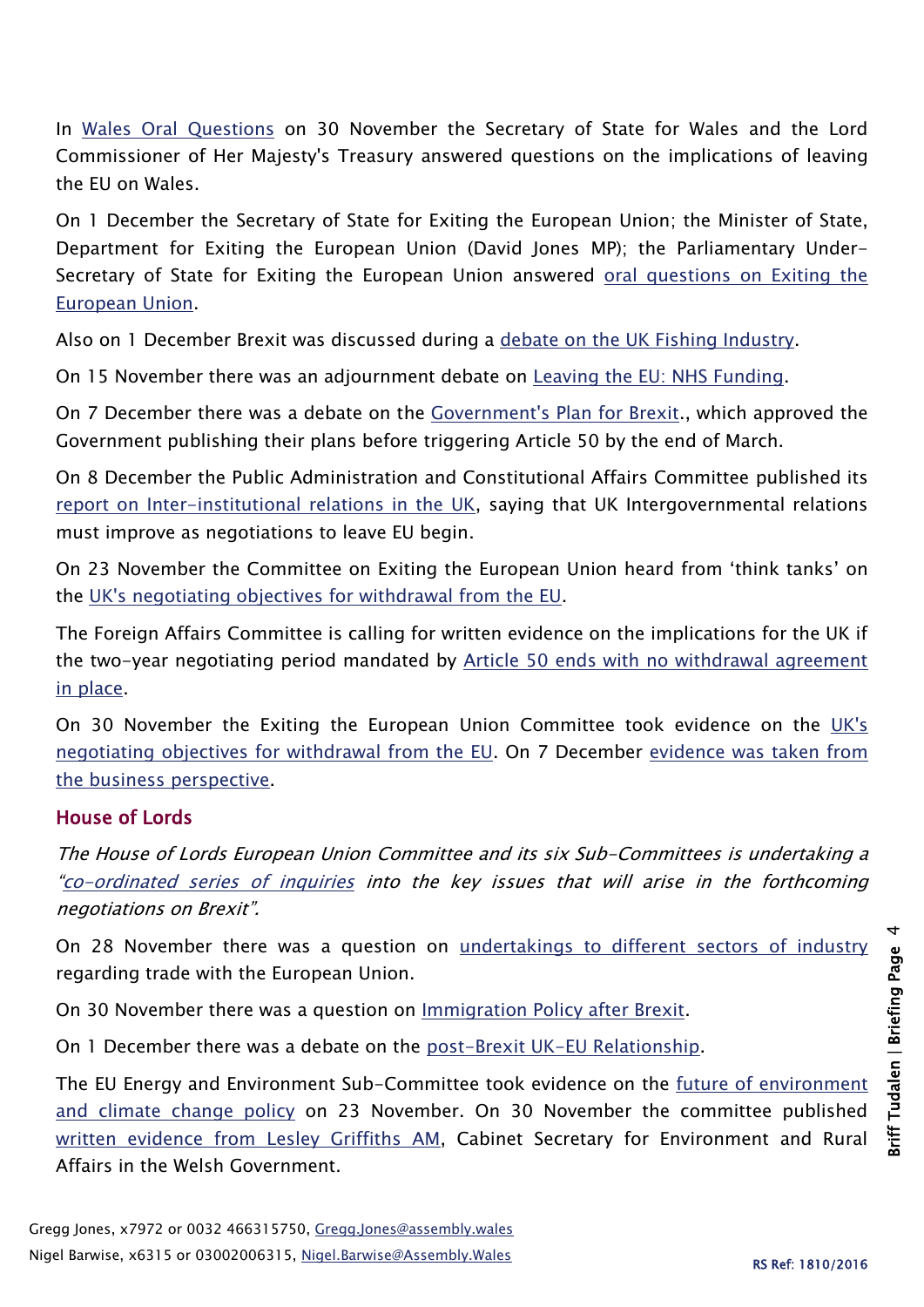On 30 November the EU Home Affairs Sub-Committee takes evidence from academics on the potential options for [UK-EU movement of people post Brexit.](http://www.parliament.uk/business/committees/committees-a-z/lords-select/eu-home-affairs-subcommittee/news-parliament-2015/academics-uk-eu-movement-inquiry-/) Evidence was taken from [Unions and think tanks](http://www.parliament.uk/business/committees/committees-a-z/lords-select/eu-home-affairs-subcommittee/news-parliament-2015/think-tanks-union-brexit/) on 7 December.

The EU External Affairs Sub-Committee and the EU Internal Market Sub-Committee are investigating trade between the UK and the EU in goods and services. On 25 November written evidence from the [Department for Exiting the European Union and Department for](http://data.parliament.uk/writtenevidence/committeeevidence.svc/evidencedocument/eu-internal-market-subcommittee/brexit-future-trade-between-the-uk-and-the-eu/written/43643.html)  [International Trade](http://data.parliament.uk/writtenevidence/committeeevidence.svc/evidencedocument/eu-internal-market-subcommittee/brexit-future-trade-between-the-uk-and-the-eu/written/43643.html) was published, as was evidence from [Dr Pinar Artiran.](http://data.parliament.uk/writtenevidence/committeeevidence.svc/evidencedocument/eu-internal-market-subcommittee/brexit-future-trade-between-the-uk-and-the-eu/written/43522.html)

On 6 December the EU Justice Sub-Committee takes evidence from key academics, practitioners and former senior judges at the start of their new inquiry: [Brexit: civil justice](http://www.parliament.uk/business/committees/committees-a-z/lords-select/eu-justice-subcommittee/news-parliament-2015/brexit-civil-justice-cooperation-cjeu/)  [cooperation and the CJEU.](http://www.parliament.uk/business/committees/committees-a-z/lords-select/eu-justice-subcommittee/news-parliament-2015/brexit-civil-justice-cooperation-cjeu/) The next [evidence session is on 13 December with lawyers.](http://www.parliament.uk/business/committees/committees-a-z/lords-select/eu-justice-subcommittee/inquiries/parliament-2015/brexit-civil-justice-cooperation/)

#### **News**

29 November: SMMT President urges government to "make the right decisions" and stay in [single market](https://www.smmt.co.uk/2016/11/smmt-president-urges-government-to-make-the-right-decisions/) as UK motor industry faces £4.5 billion car tariff threat. (Society of Motor Manufacturers and Traders)

## 5. Scotland

#### Scottish Parliament

29 November: There was a debate on [Culture, Creative Industries and Tourism](http://www.parliament.scot/parliamentarybusiness/report.aspx?r=10657&i=97922) (European Union Referendum)

## Scottish Government

25 November: [First Ministers of Scotland and Wales discuss Brexit.](http://news.gov.scot/news/first-ministers-of-scotland-and-wales-discuss-brexit)

# 6. Northern Ireland

#### Northern Ireland Assembly

On 29 November the First Minister made a statement, followed by debate, on the [25](http://aims.niassembly.gov.uk/officialreport/report.aspx?&eveDate=2016/11/29&docID=283509#2539603)  [November British-Irish Council.](http://aims.niassembly.gov.uk/officialreport/report.aspx?&eveDate=2016/11/29&docID=283509#2539603)

# 7. UK Ireland relations

29 November: The First Minister of Scotland, [Nicola Sturgeon, addressed Seanad Éireann.](http://oireachtasdebates.oireachtas.ie/debates%20authoring/debateswebpack.nsf/takes/seanad2016112900002?opendocument#A00100)

# 8. Other reports published

#### House of Commons

- [Brexit: some legal, constitutional and financial unknowns](http://researchbriefings.files.parliament.uk/documents/CBP-7761/CBP-7761.pdf)
- [Legislating for Brexit: the Great Repeal Bill](http://researchbriefings.parliament.uk/ResearchBriefing/Summary/CBP-7793#fullreport)

#### House of Lords

 [Leaving the European Union: Future UK-EU Relationship](http://researchbriefings.files.parliament.uk/documents/LLN-2016-0063/LLN-2016-0063.pdf) **Other**